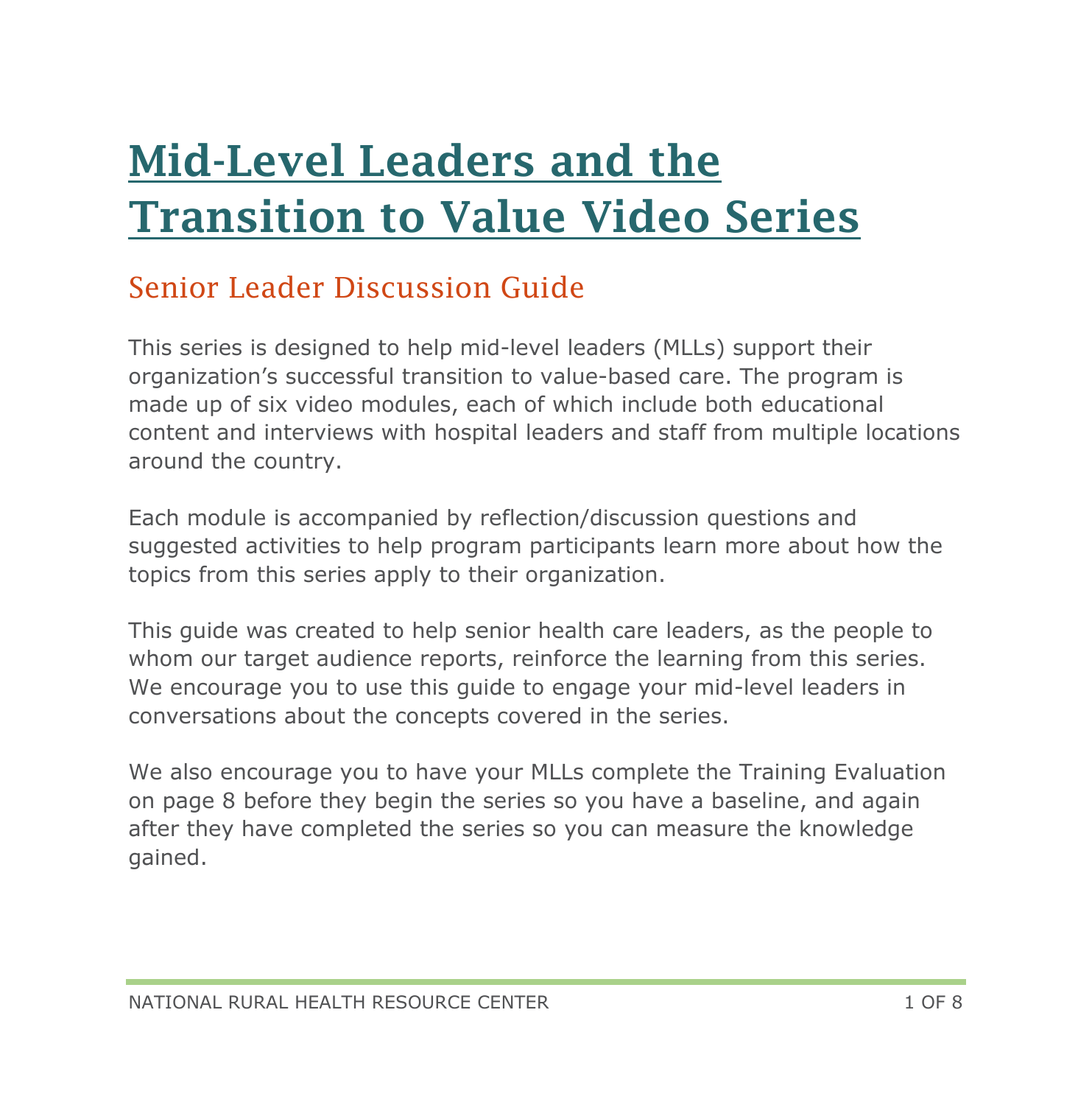## Module 1: Transforming Health Care from the Middle

- **•** Series Intro & overview
- The state of health care and the transition to value
- Fundamental value-based concepts
- The role of a mid-level leader in the journey
- Impact of value-based care on your facility & department
- •

- Ask about their major takeaways from this module.
- Share your perspective on the transition to value in your organization and community:
	- o Initiatives already underway and those yet to come



- o The impact of the transition on the community, the hospital and the mid-level leader's department
- o Your expectations for MLLs during the transition
- Share your thoughts about the skills and knowledge that are most critical for mid-level leaders to have.
- The Center for Creative Leadership emphasizes the importance of having "business-minded clinicians" and "patient-focused business professionals". Share your thoughts about how clinically trained midlevel leaders might expand their business knowledge and how business professionals might further develop their understanding of patient care.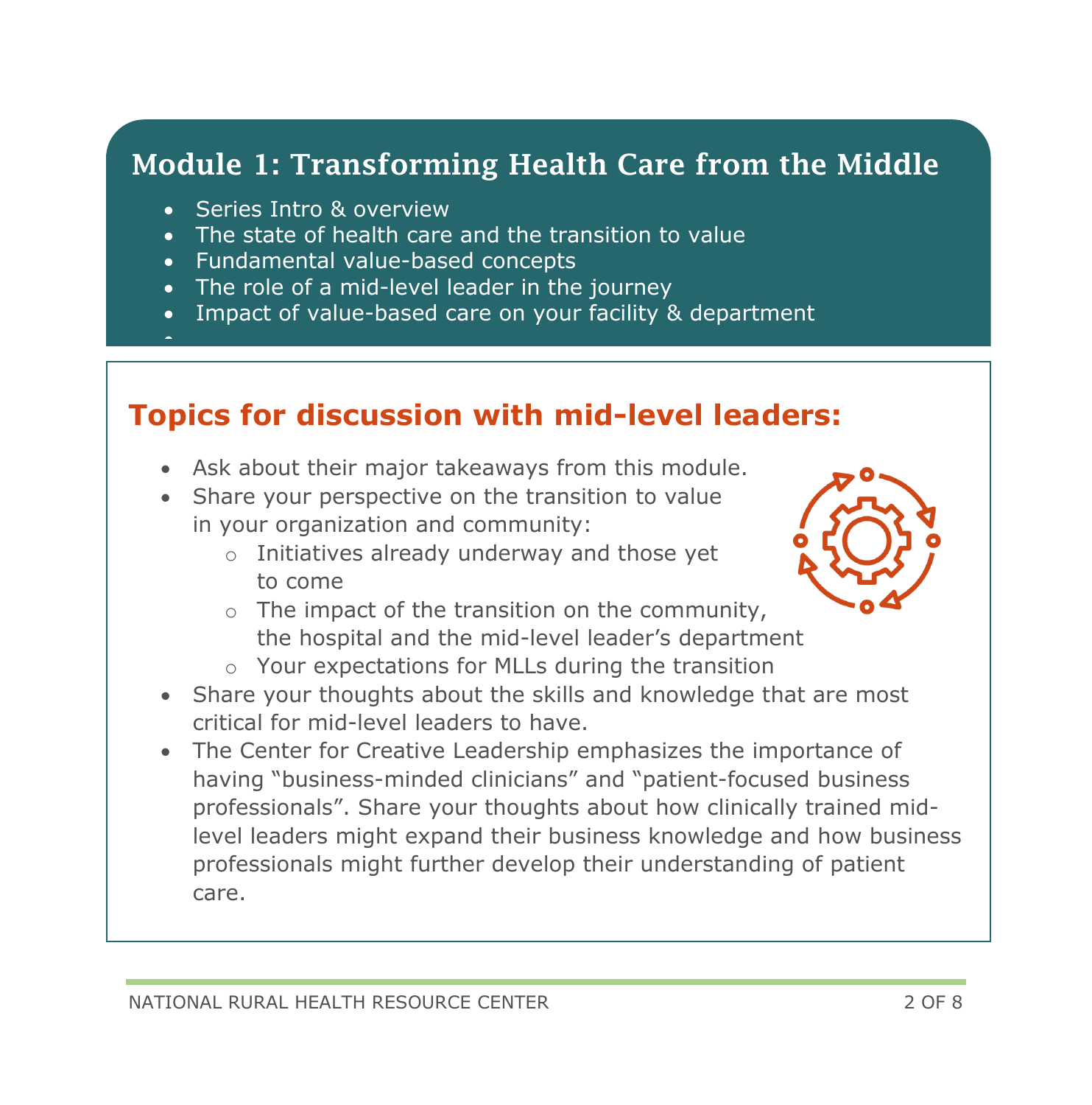# Module 2: Strategic & Systems Thinking

- Strategic thinking, systems thinking and the path to value
- Your role as a "boundary spanner"
- Community care coordination

- Ask about their major takeaways from this module.
- Share information about ways the hospital currently partners with entities outside the walls of the hospital – and why these partnerships are so important.



- Find out how well they understand the organization's strategic plan and their role in it. Provide clarification and detail as needed.
- Identify potential collaborative relationships that mid-level leaders might develop in order to expand their understanding of the health care system and support population health initiatives. These relationships might be inside or outside the hospital.
- Ask mid-level leaders for their thoughts: Which areas of the organization would they like to learn about? Are there specific projects or processes that they could get involved in to help them learn more?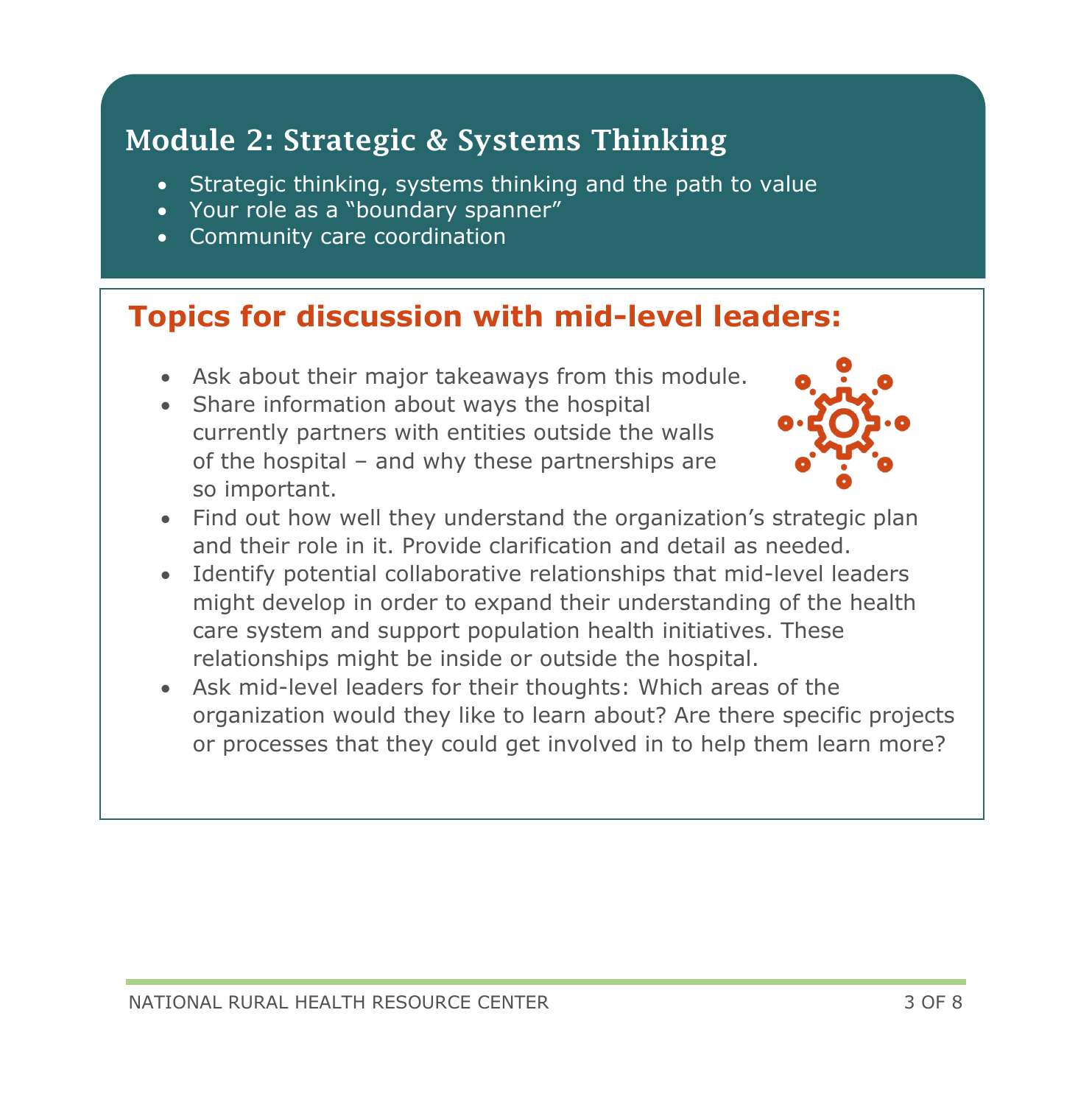# Module 3: Collaborative Leadership

- Collaborative leadership basics
- Open communication
- Collaborative decision making
- Building trust
- Learning agility

- Ask about their major takeaways from this module.
- Share your own strategies for building trusting relationships and having difficult conversations with others.
- Ask mid-level leaders about their approach to feedback with their employees. How often do they provide it? How do they have these conversations? What impact do you see feedback having on engagement and performance across the organization?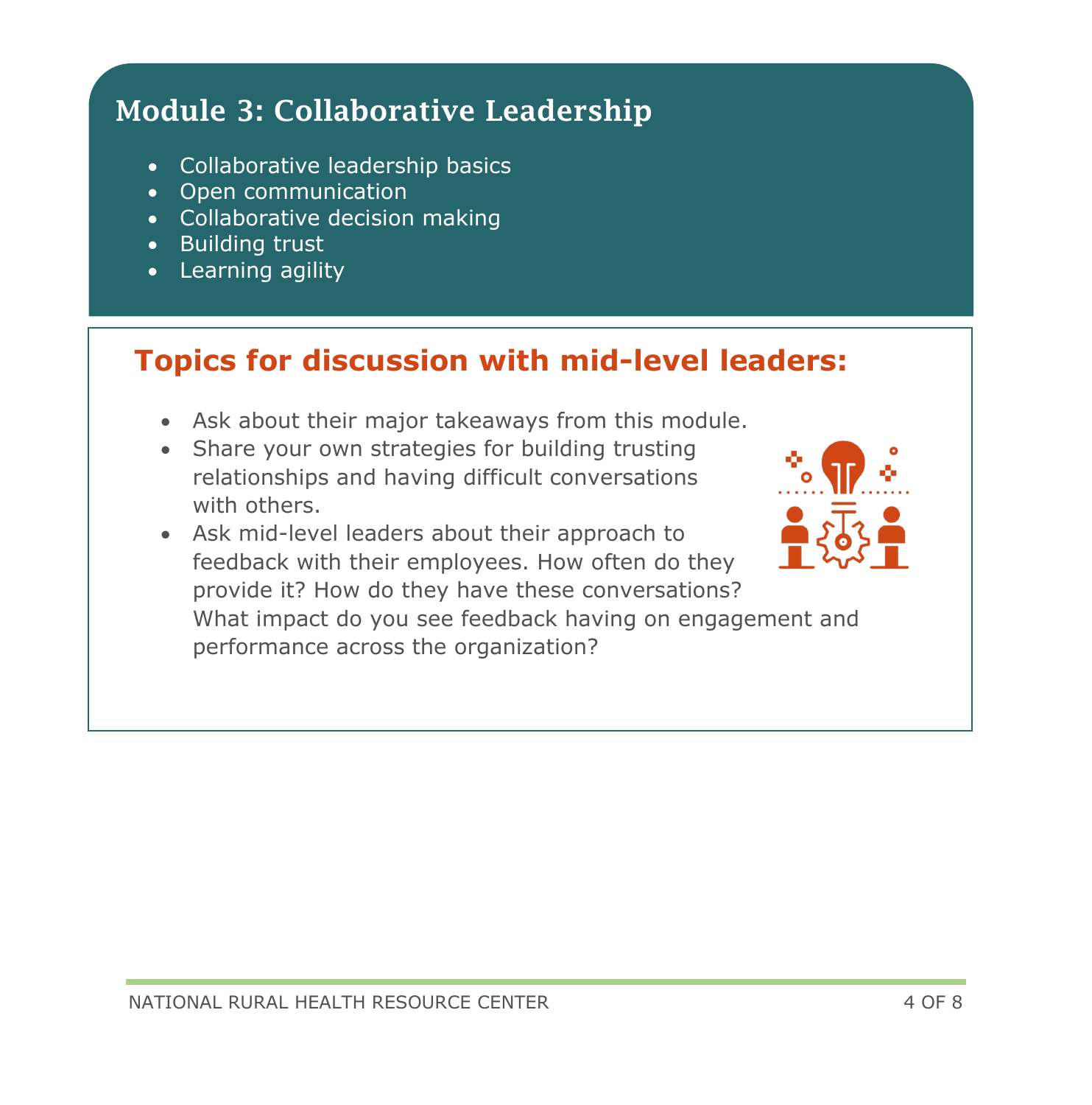#### Module 4: Change Leadership

- Leading change from the middle
- The change process
- The human side of change

- Ask about their major takeaways from this module.
- Share information about significant changes the organization is currently going through. How are these change initiatives going? If they're going well, why? If they're not going so well, what are the challenges?



- Share any changes you see coming up. How can mid-level leaders support the change?
- Share your personal approach to leading change: What makes a change initiative successful? How do you involve others in the process? How do you address concerns and resistance?
- Share your expectations for mid-level leaders when it comes to *initiating* change in their departments and across the organization.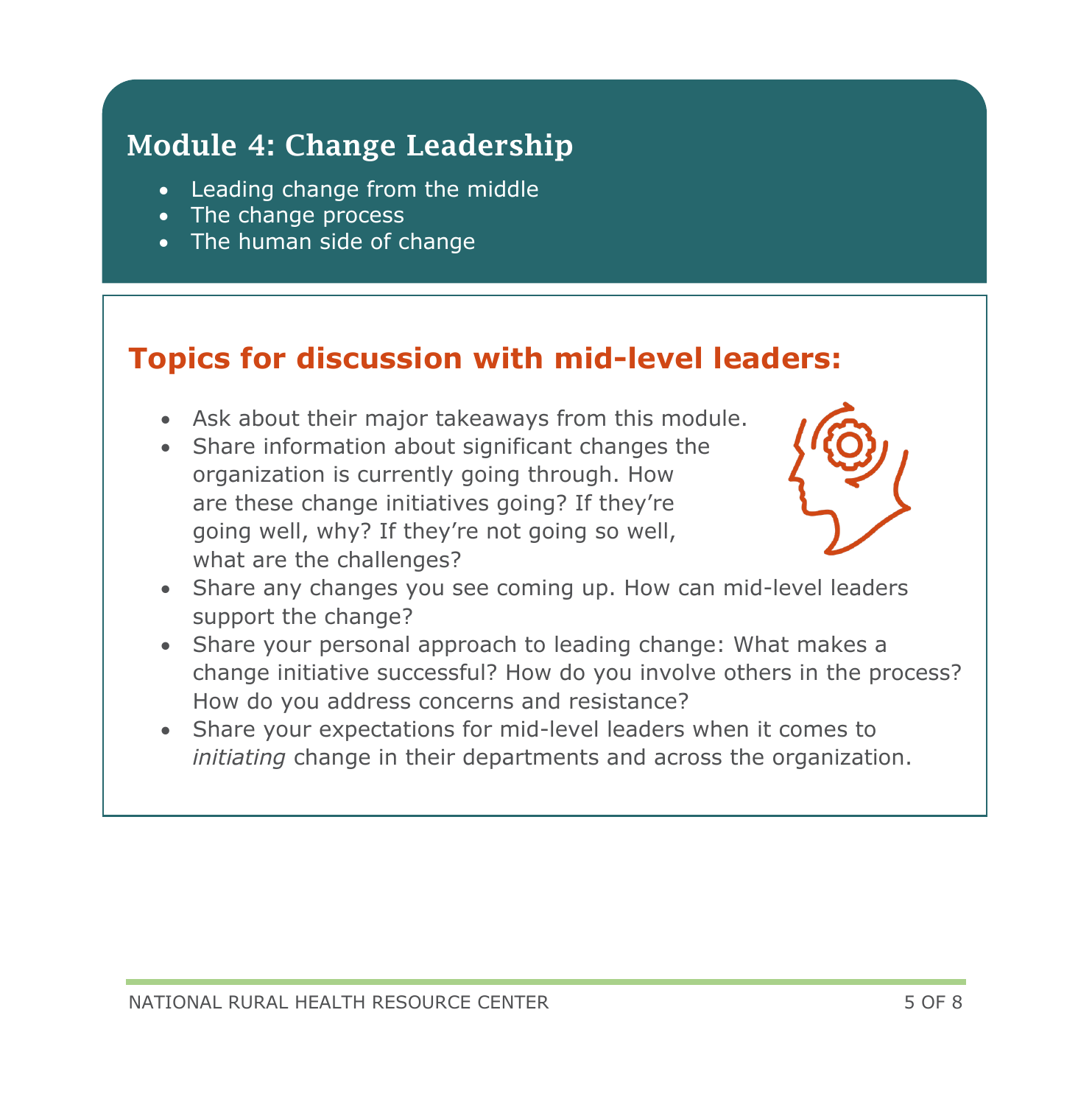#### Module 5: Basics of Rural Healthcare Finance

- Gain a basic understanding of traditional and value-based payment methodologies
- Explore the role of wellness, transitional care, and chronic care services in value-based systems

#### **Topics for discussion with mid-level leaders:**

- Ask about their major takeaways from this module.
- Share how you see mid-level leaders' departments' contribution to the bottom line of the organization – now and in the future.



• Share your thoughts about the financial outlook for your organization in the short term (1-2 years) and longer term (3-5 years). What are your organization's finance-related strengths and vulnerabilities?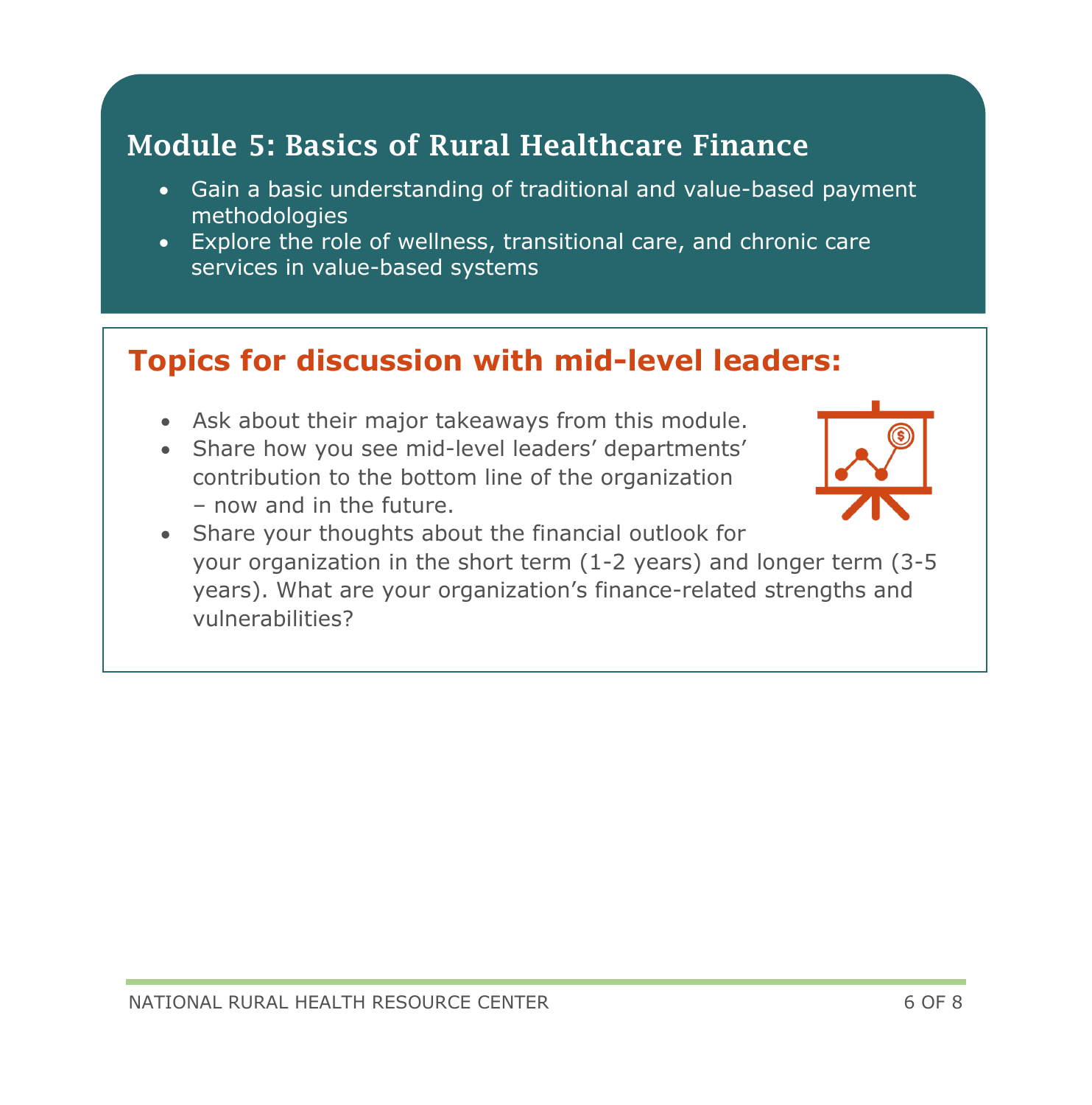#### Module 6: Talent Development

- The "what" and "why" of talent development
- Thinking strategically about talent development
- Stay interviews
- Developing your team: Delegation, stretch assignments, and coaching

- Ask about their major takeaways from this module.
- Share what you see as your organization's most pressing current workforce-related challenges.
- Share how you see the hospital's workforce needs changing over the next 5 years: Will more collaboration be required in this job in a new healthcare environment? New technology or interpersonal skills?



- Talk about the hospital's current approach to employee development and succession planning. Ask mid-level leaders for any recommendations in this area.
- Share your personal approach to developing your direct reports.